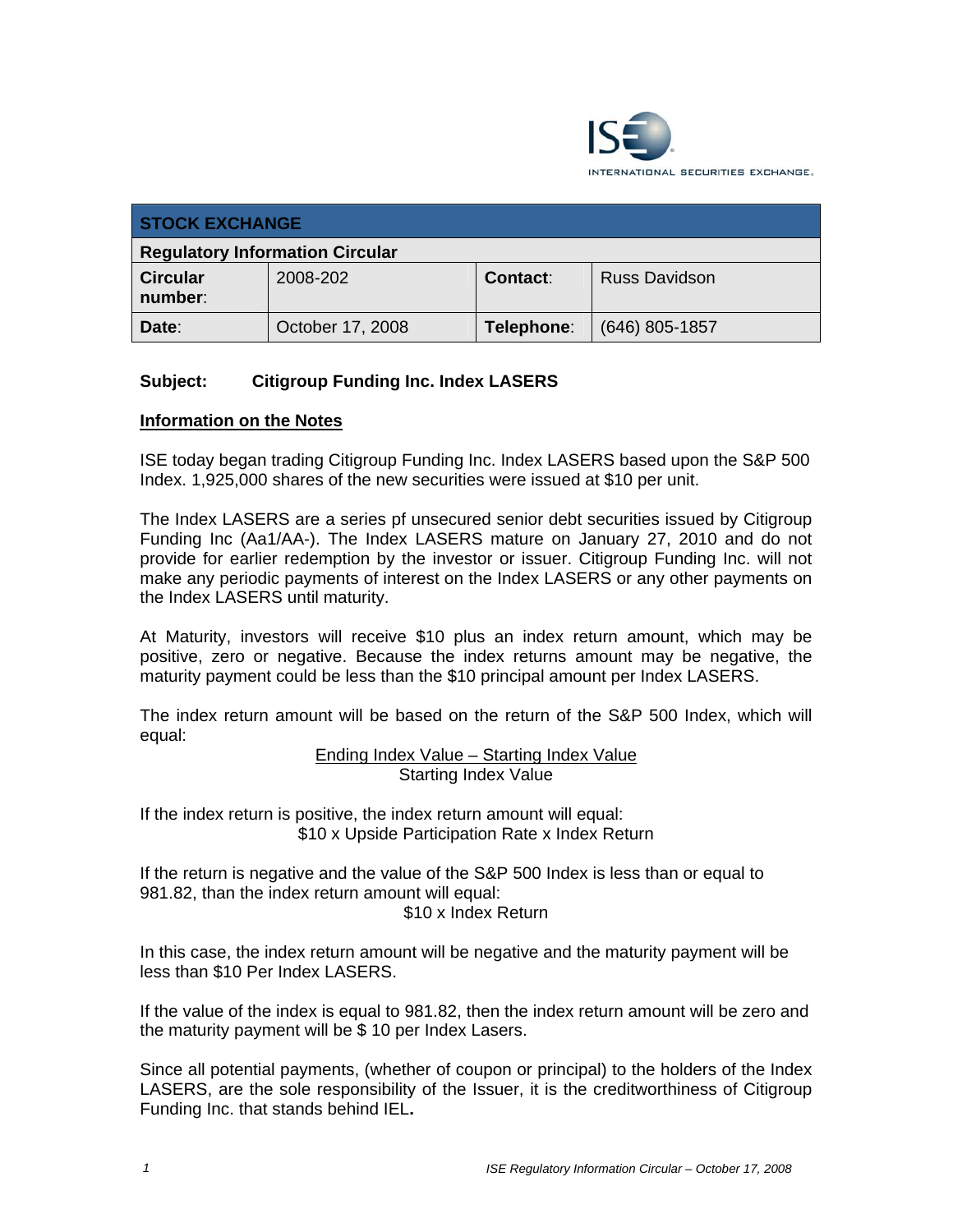Member and member organizations should advise purchasers that the securities represented in the underlying index are not involved in the subject offering and have no obligation with respect to these securities whatsoever, including any obligations with respect to the principal amount to be paid at maturity, or to take the needs of the Issuer or holders into consideration.

The Index LASERS are a series of unsecured debt issued by Citigroup Funding Inc. and will be issued in book-entry form. The Trustee for the securities is The Bank of New York.

The market value of IEL will depend substantially on the value of the S&P 500 Index. Other factors that will likely affect the trading value of IEL are changes in interest rates, volatility of the Index, time remaining to maturity, the credit rating of the Issuer and dividend yields on the stocks comprising the Index.

Information concerning taxation may be found in the Prospectus.

Trading in the shares on ISE is on a UTP basis and is subject to ISE equity trading rules. The shares will trade from 9:00 a.m. until 4:00 p.m. Eastern Time. Equity Electronic Access Members ("Equity EAMs") trading the shares during the Pre-Market Session are exposed to the risk of the lack of the calculation or dissemination of underlying index value or intraday indicative value ("IIV"). For certain derivative securities products, an updated underlying index value or IIV may not be calculated or publicly disseminated in the Pre-Market hours. Since the underlying index value and IIV are not calculated or widely disseminated during Pre-Market hours, an investor who is unable to calculate implied values for certain derivative securities products during Pre-Market hours may be at a disadvantage to market professionals.

Equity EAMs also should review NASD Notice to Members 03-71 for guidance on trading these products. The Notice reminds members of their obligations to: (1) conduct adequate due diligence to understand the features of the product; (2) perform a reasonable-basis suitability analysis; (3) perform customer-specific suitability analysis in connection with any recommended transactions; (4) provide a balanced disclosure of both the risks and rewards associated with the particular product, especially when selling to retail investors; (5) implement appropriate internal controls; and (6) train registered persons regarding the features, risk and suitability of these products.

## **This Regulatory Information Circular is not a statutory Prospectus. Equity EAMs should consult the Trust's Registration Statement, SAI, Prospectus and the Fund's website for relevant information.**